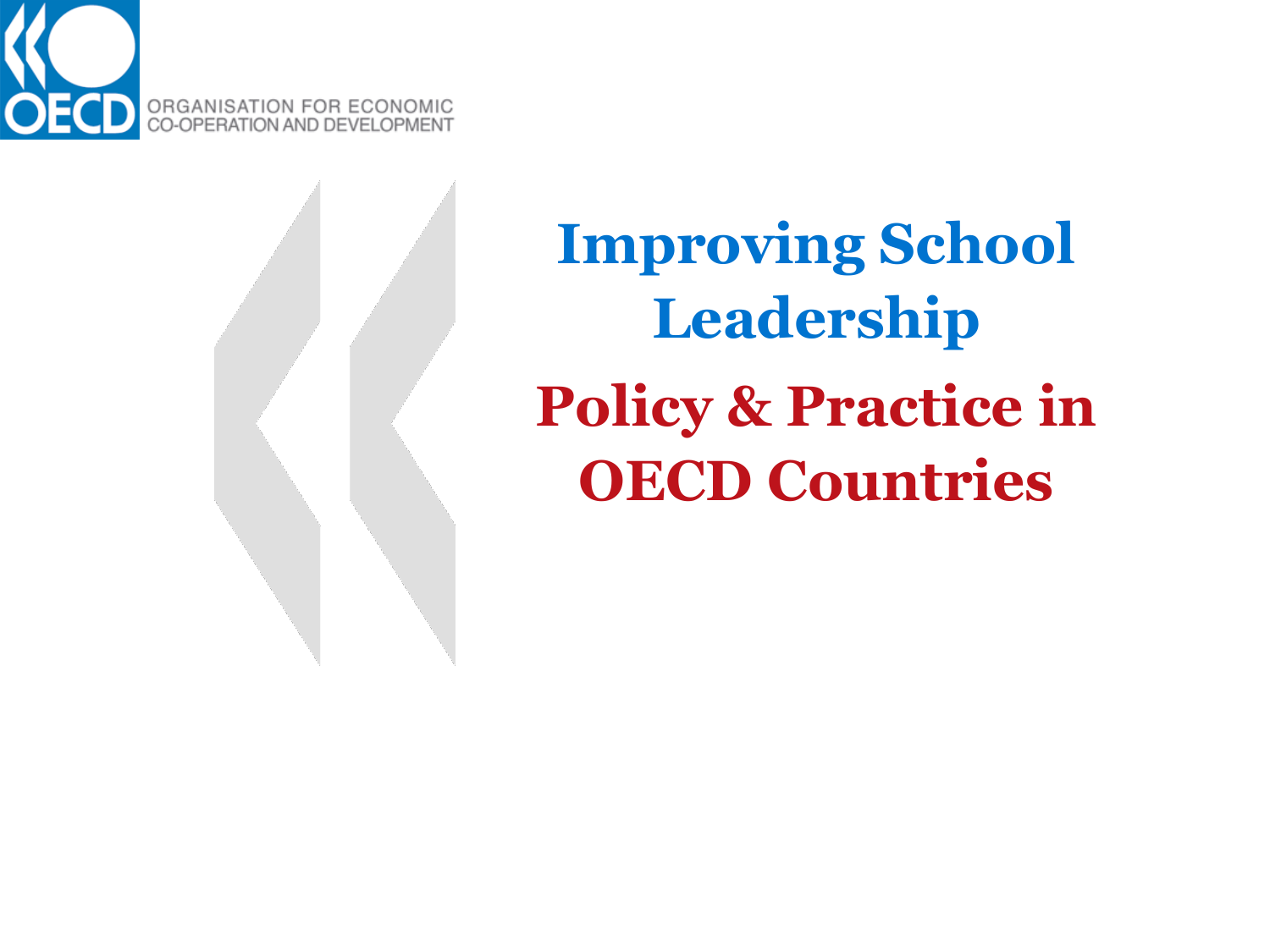

#### **Content**

**1) Context** of the OECD Improving School Leadership study

> **2) Common challenges** facing OECD school systems

> > **3) Some policy responses**  identified in our comparative study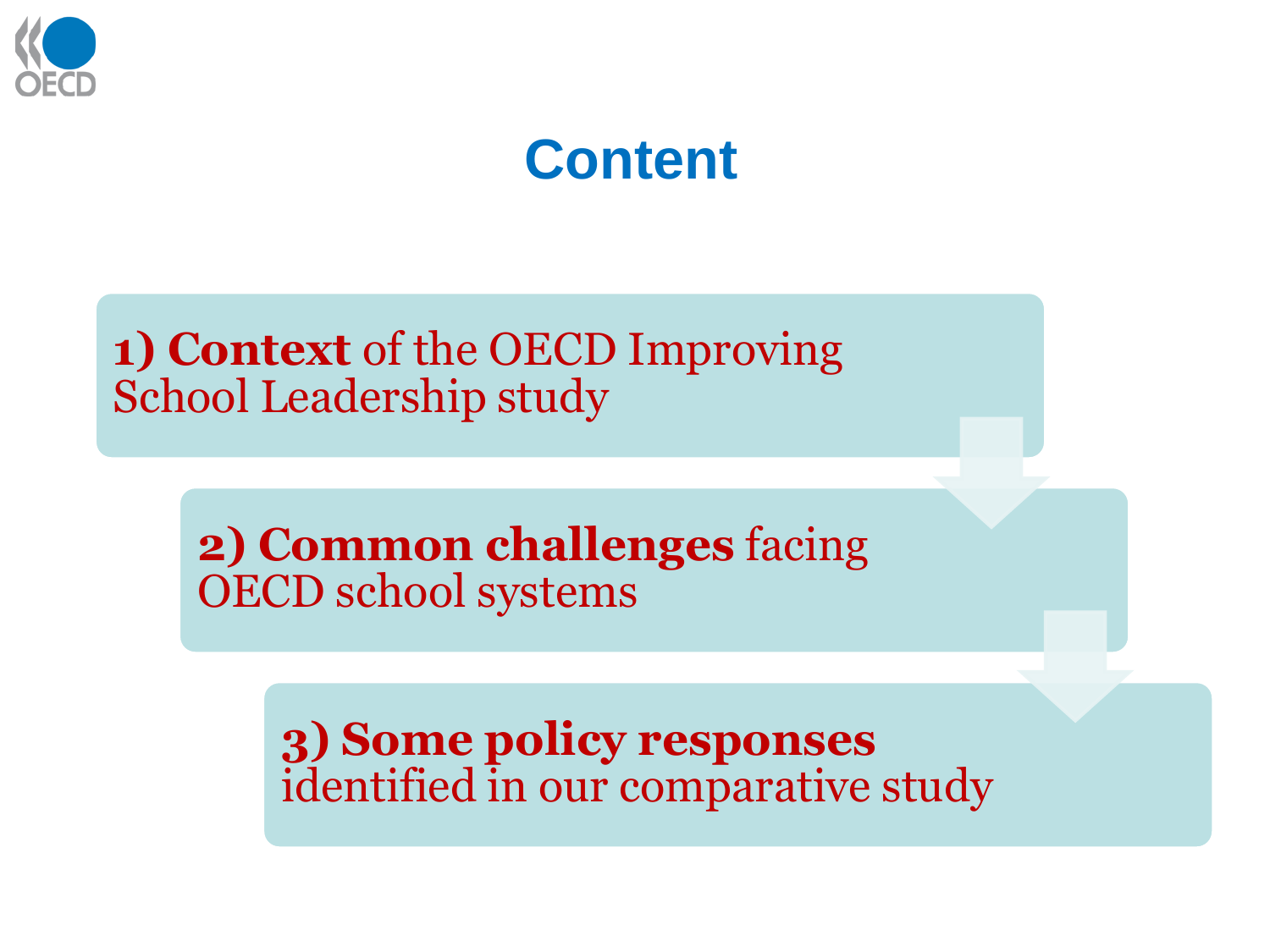# **Improving School Leadership: Policy & Practice**



#### **1. Background**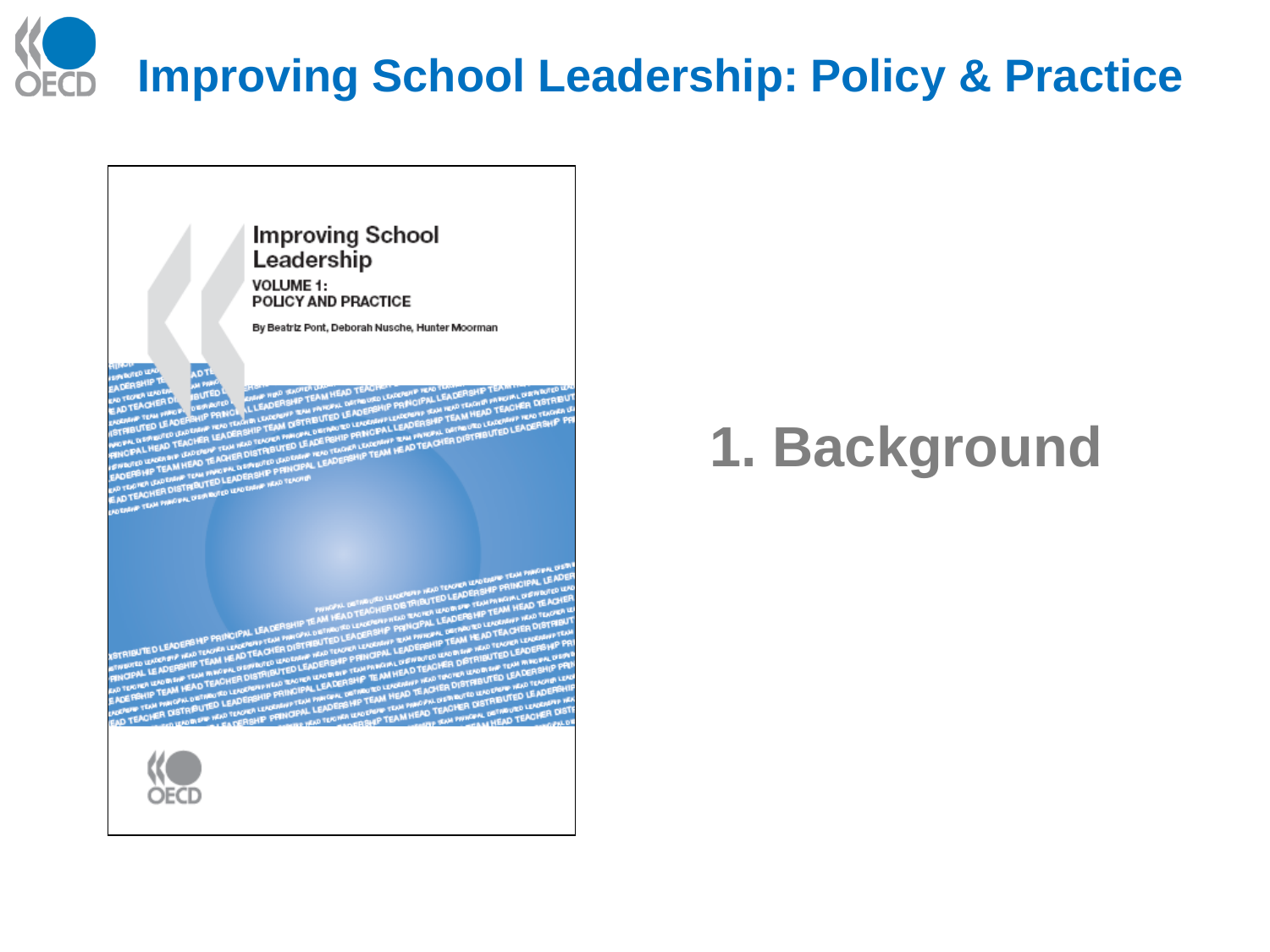

## **Background: The OECD Improving School Leadership activity (2006-08)**

- OECD activity on teacher policy showed importance of school leadership for effective teaching and learning
- School leadership can improve school outcomes, by influencing the motivation and capacities of teachers, as well as the school climate and environment
- Pressing challenges in recruiting and training school leaders
- **Priority:** Improving School Leadership activity ranked #3 out of 29 activities for the OECD Education Committee Programme of Work (2007-2008).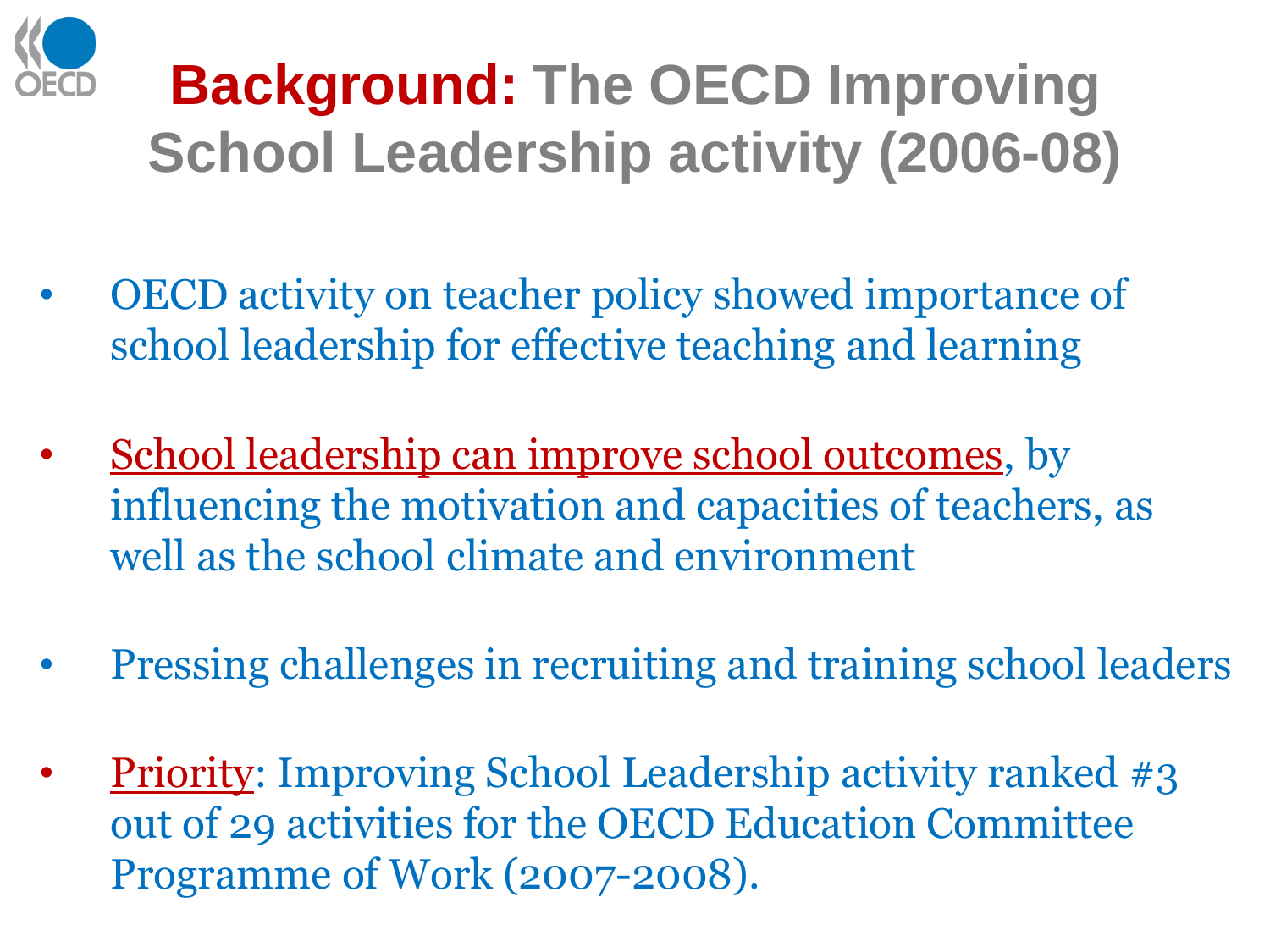

### **Background: The OECD Improving School Leadership activity (2006-08)**

#### An international perspective on school leadership policy and practice

Australia Austria Belgium (French) Belgium (Flanders) Chile Denmark Finland France Hungary Ireland Israel

Korea The Netherlands New Zealand **Norway** Portugal Slovenia Spain Sweden United Kingdom (England) United Kingdom (N. Ireland) United Kingdom (Scotland)

**Network of experts**

**International organisations**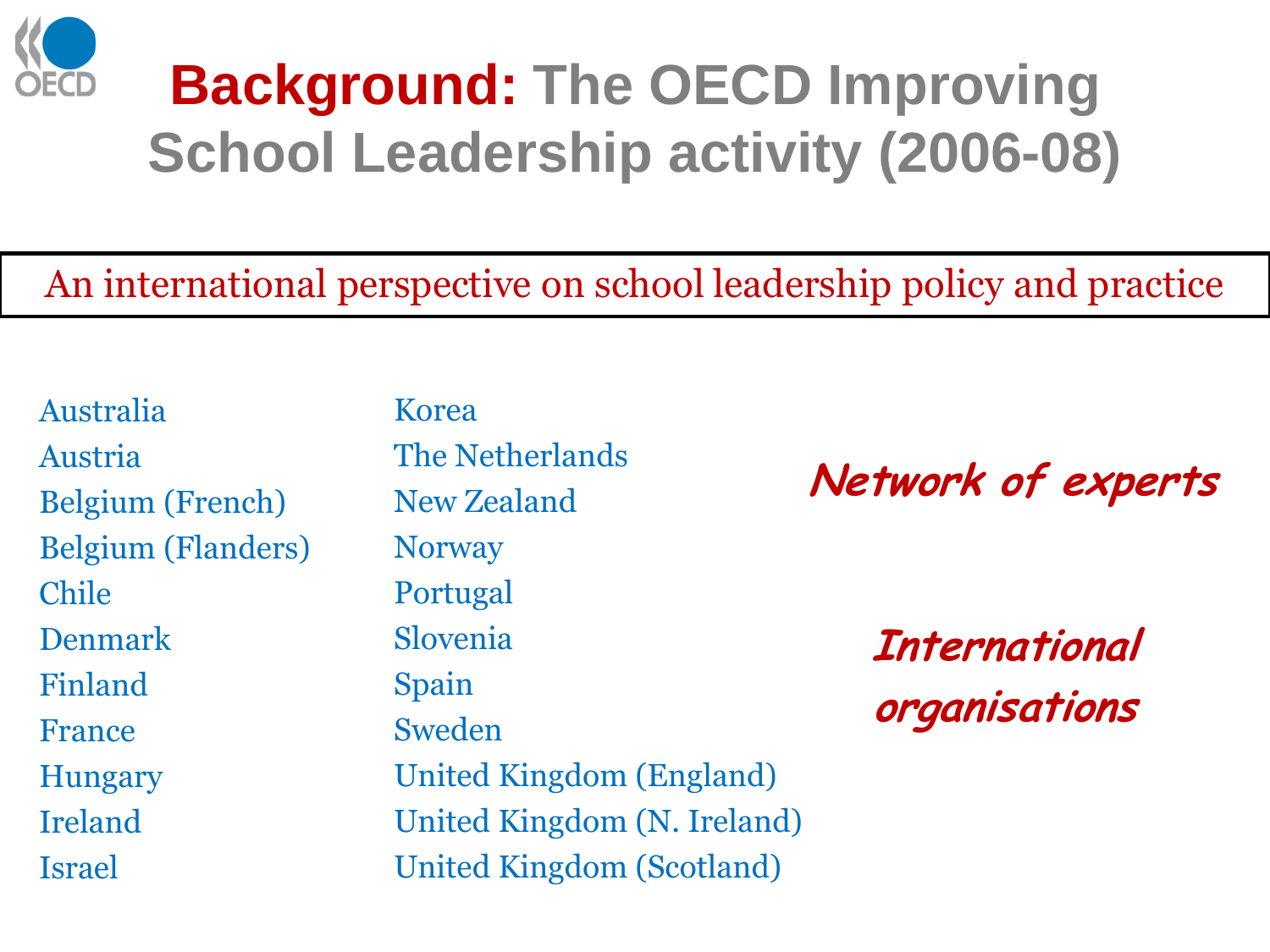



To provide policy-makers and others with timely analysis to help formulate school leadership policies leading to improved teaching and learning:

**Synthesize research and review national approaches**; 22 country background reports

**Identify innovative and successful initiatives;** 5 case study reports (AUS, AUT, BEL, FIN, ENG)

> **Facilitate exchange and dialogue among countries;**  3 conferences & 3 workshops

**Identify policy options for governments to consider**; Final comparative report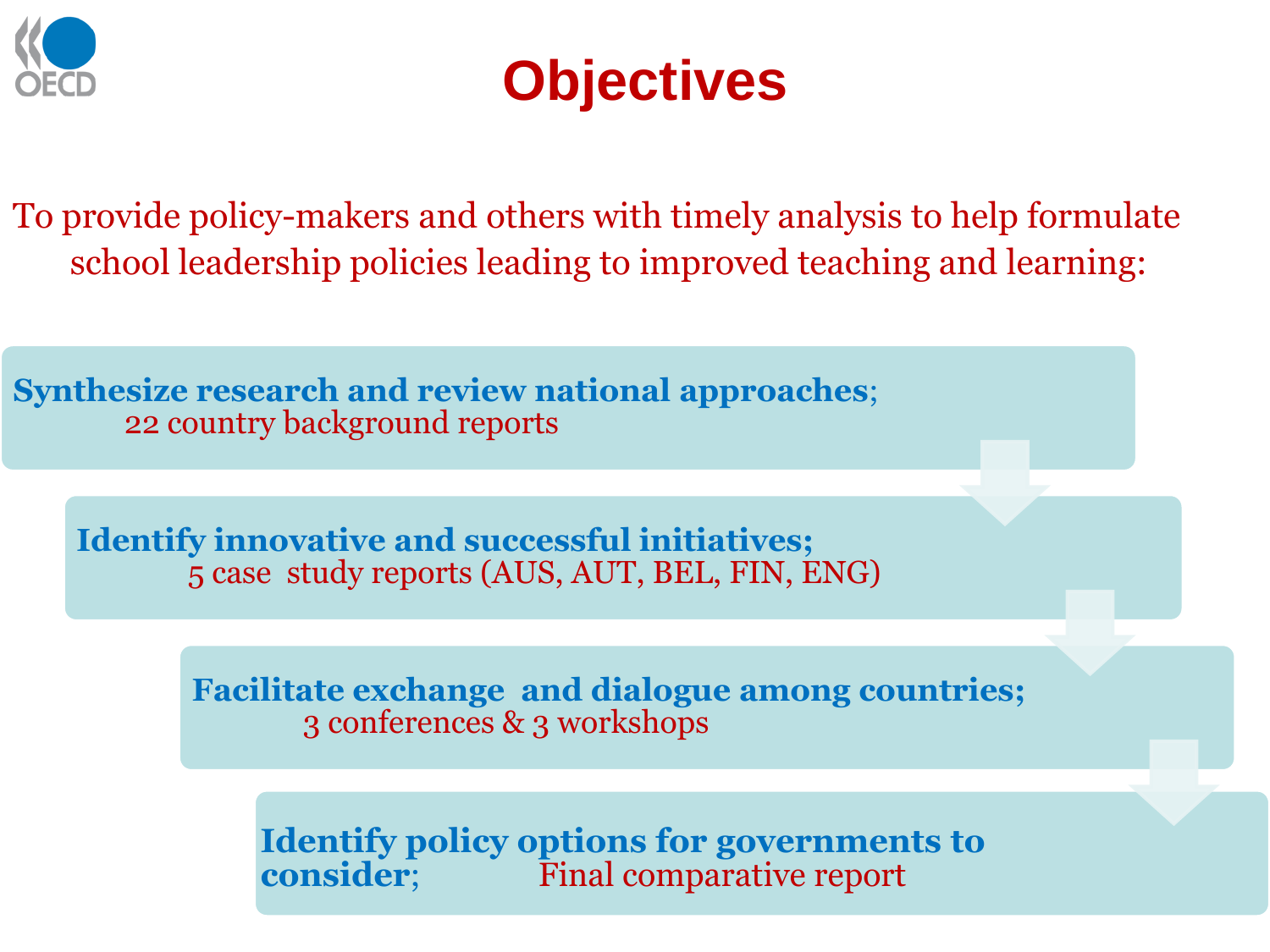# **Improving School Leadership: Policy & Practice**



#### **2. Common Challenges** in School Leadership Policy and Practice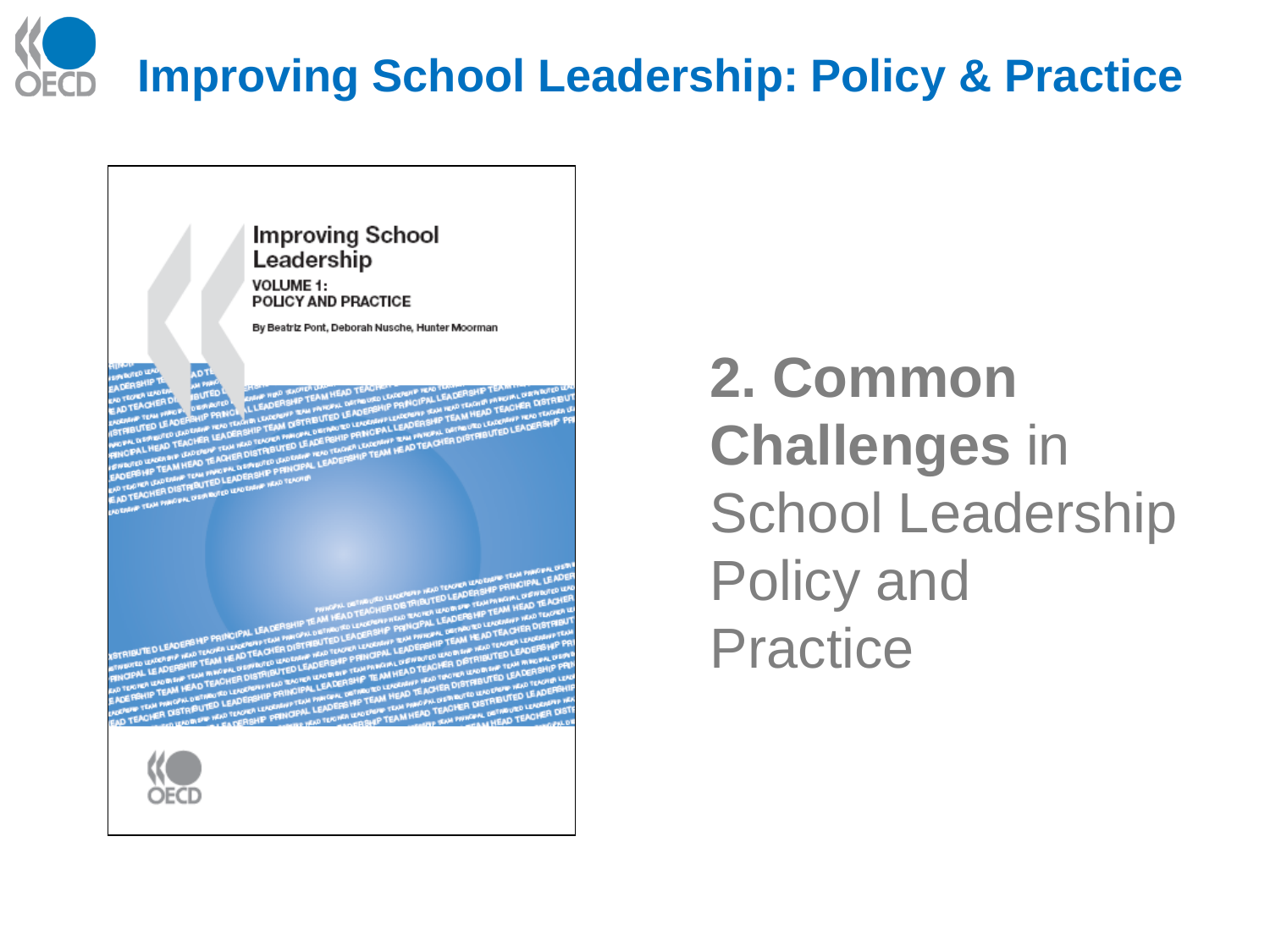

#### **The role of school leaders has changed dramatically**

| School autonomy                       | • "Running a small business"<br>• Managing human and financial resources<br>• Adapting the teaching programme                                 |
|---------------------------------------|-----------------------------------------------------------------------------------------------------------------------------------------------|
| <b>Accountability for</b><br>outcomes | • A new culture of evaluation<br>• Strategic planning, assessment, monitoring<br>• Use of data for improvement                                |
| Learning-centred<br>leadership        | • New approaches to teaching and learning<br>• Supporting collaborative teaching practice<br>• Raising achievement and dealing with diversity |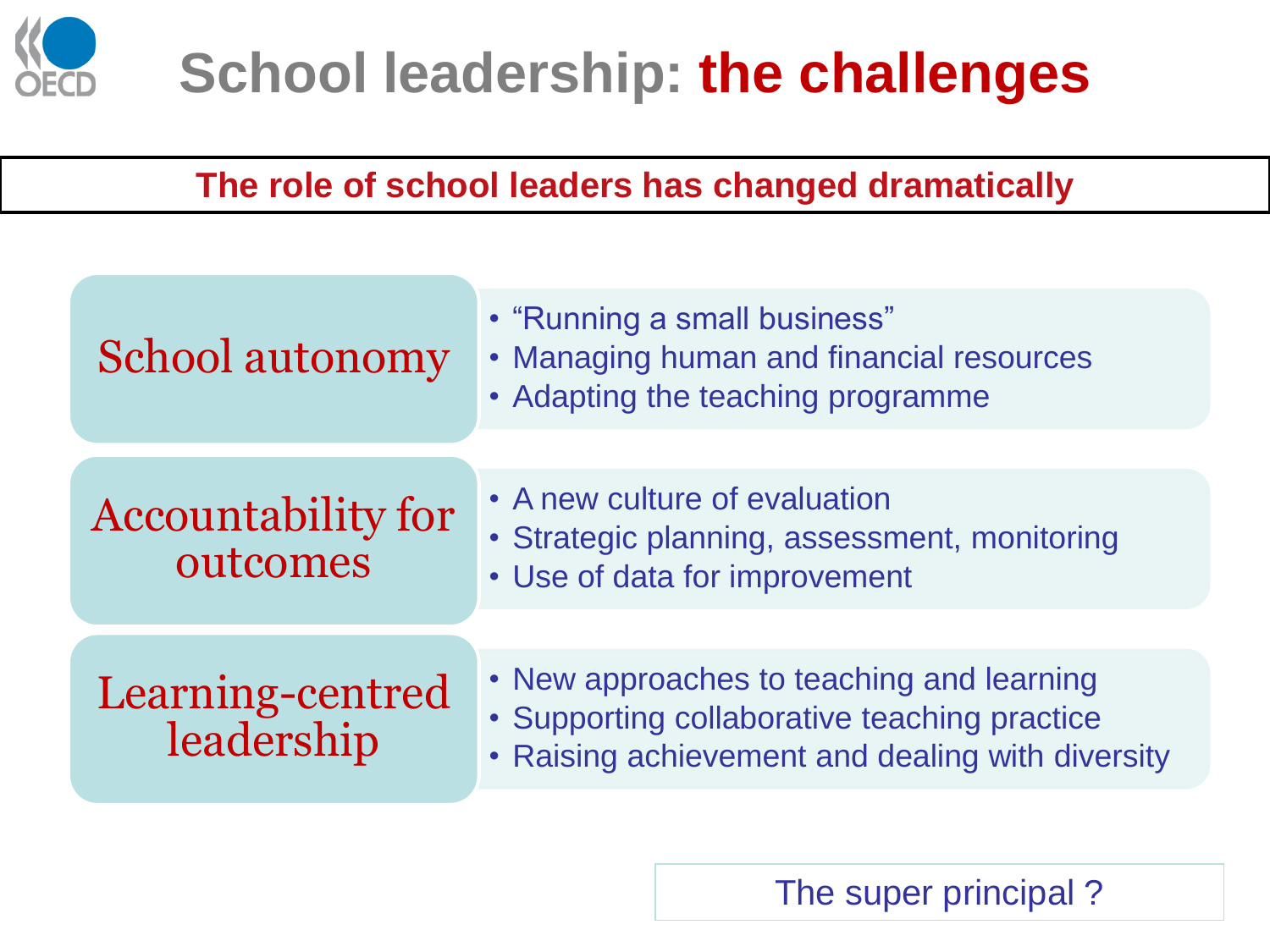



Role expansion & intensification

- More and more tasks have been added to school leaders' workload. → How to define & prioritise core tasks?
- Most of the leadership tasks are carried out by one individual → *Need to redistribute tasks*
- Insufficient preparation and training

→ Need to provide more systematic professional development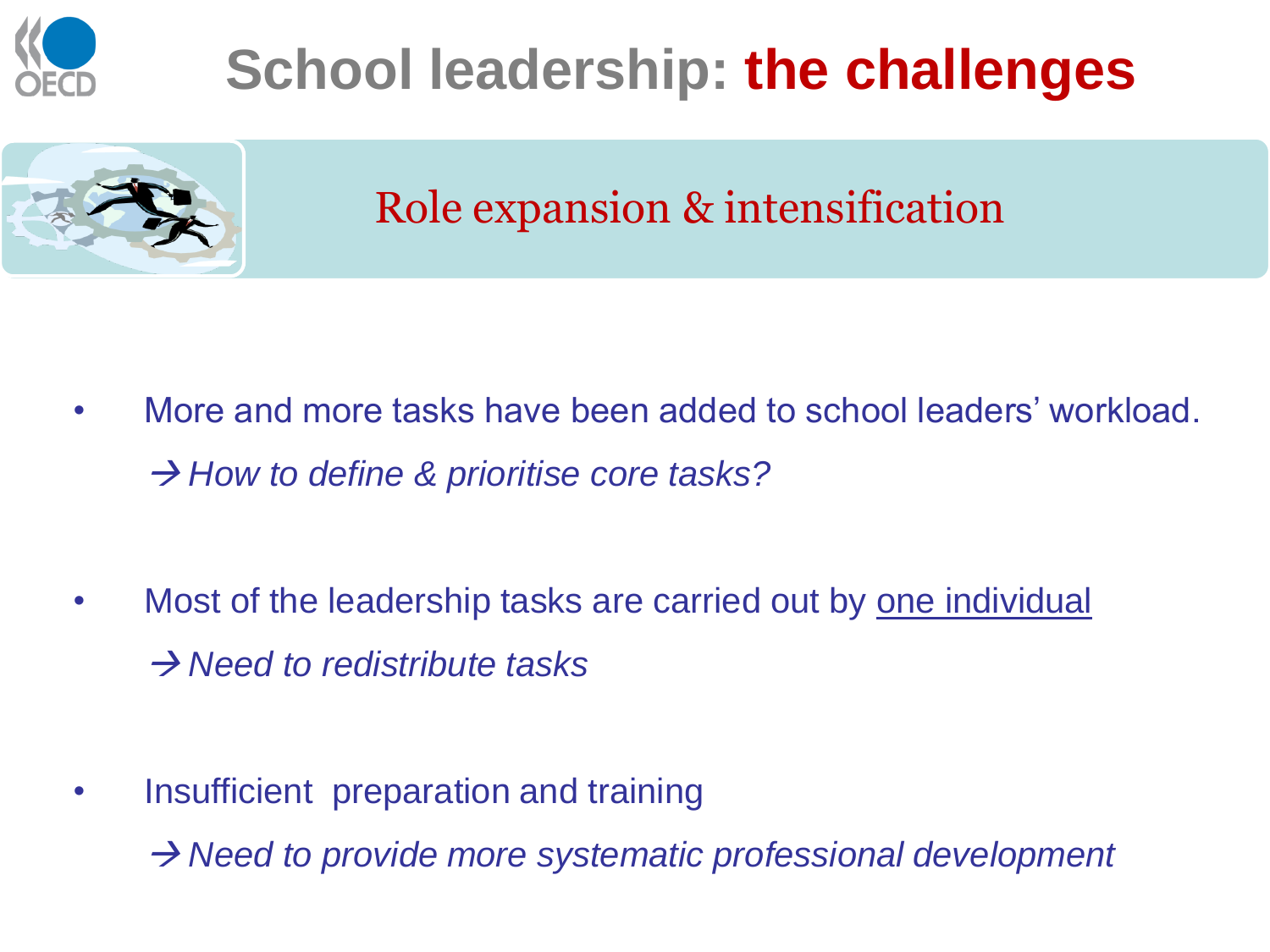

Percentage of teachers whose school principal reported that the following teacher behaviours hindered the provision of instruction in their school a lot or to some extent (2007-08)



Countries are ranked in descending order of the percentage of teachers reporting lack of pedagogical support as a factor hindering instruction.

Source: OECD (2009), Creating Effective Teaching and Learning Environments: First Results from TALIS, OECD, Paris.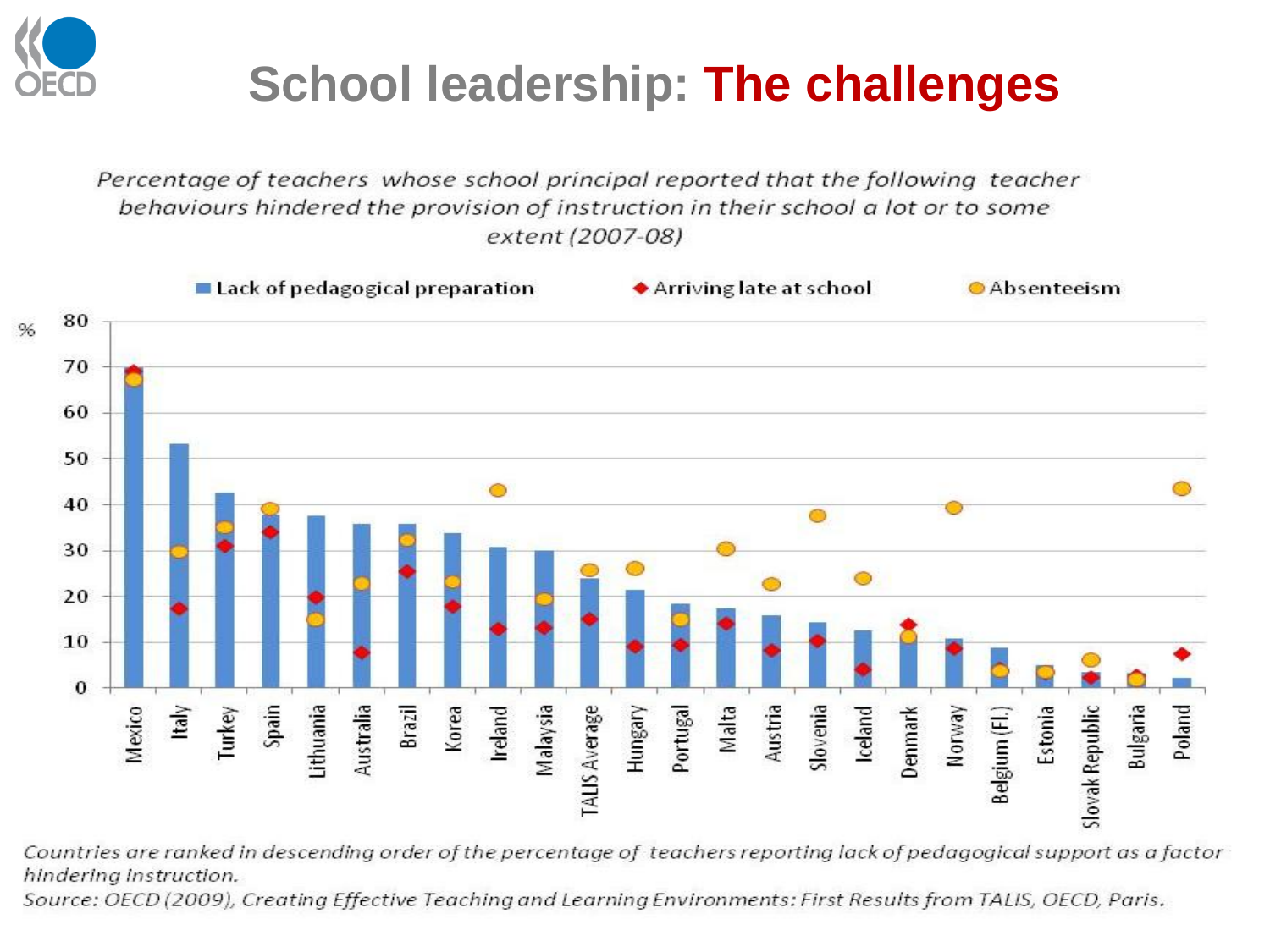

#### Diverse preparation and training

#### **Approaches to leadership training and development (2006)**

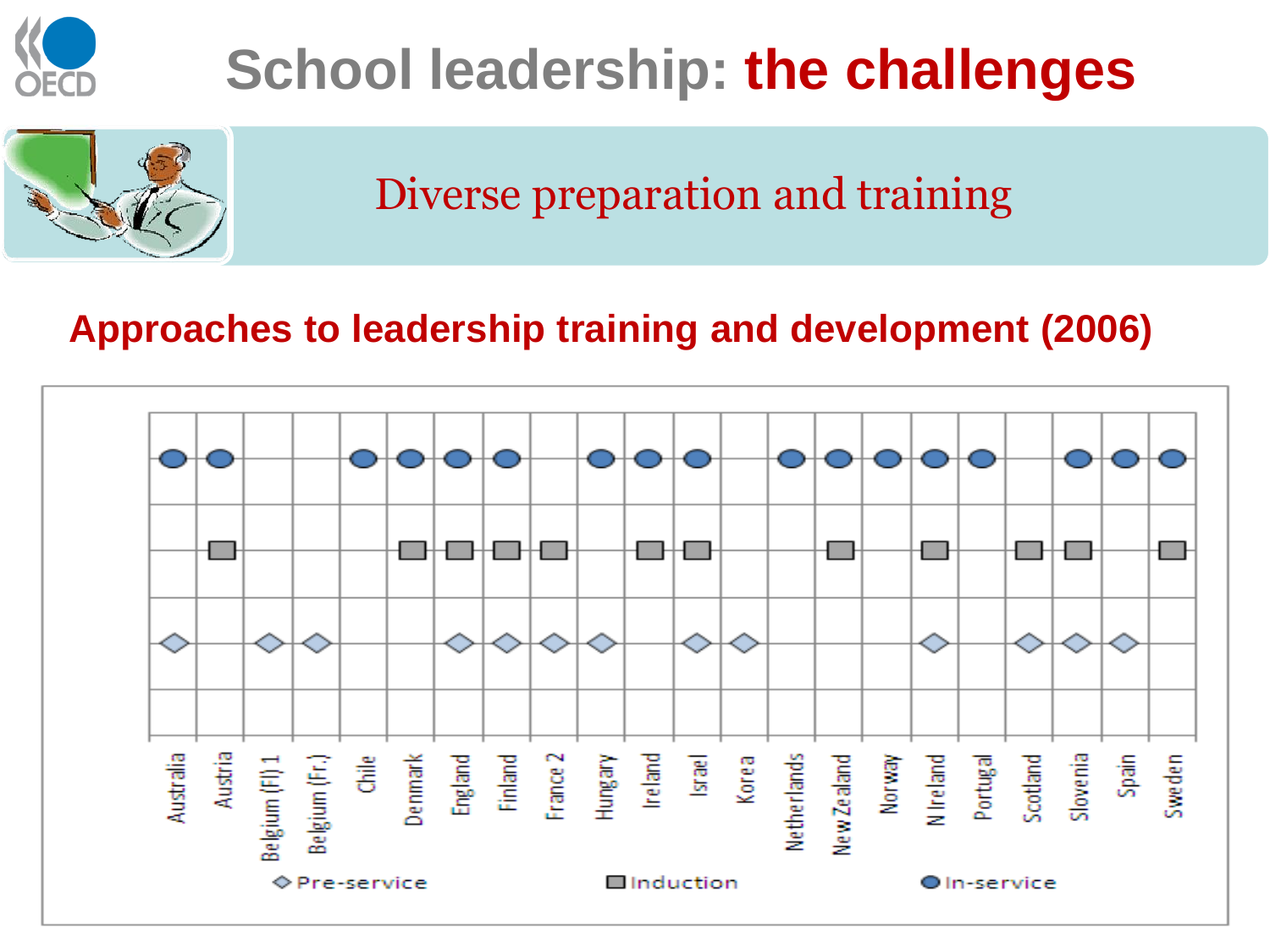



Unattractive working conditions

#### **Difference between maximum teacher and principal salaries (2003)**

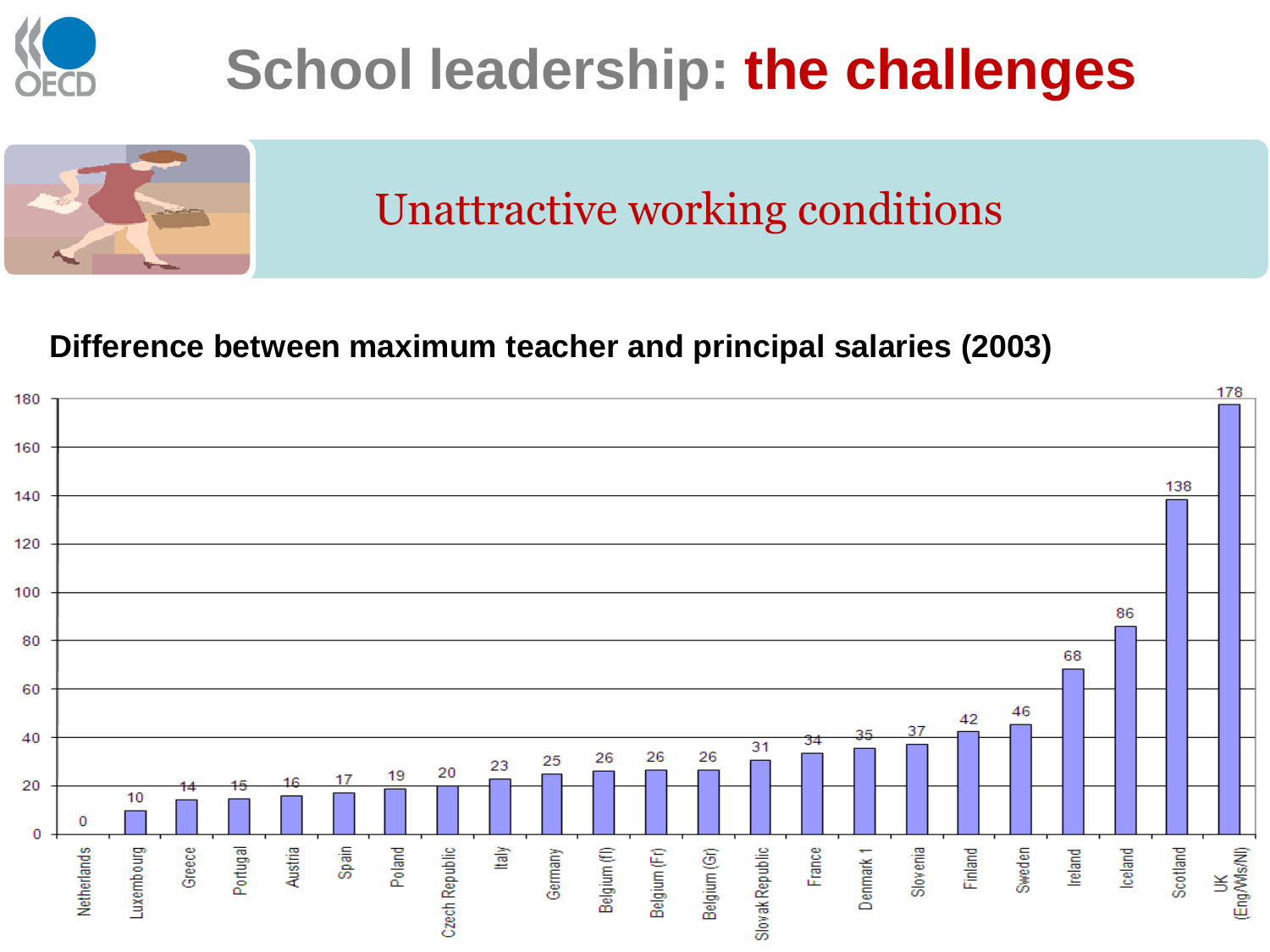



Shortages in leadership personnel

- Few people are interested in moving up to leadership
- Application numbers are decreasing
- $\checkmark$  15 out of 22 participating countries report difficulties in finding a sufficient number of qualified candidates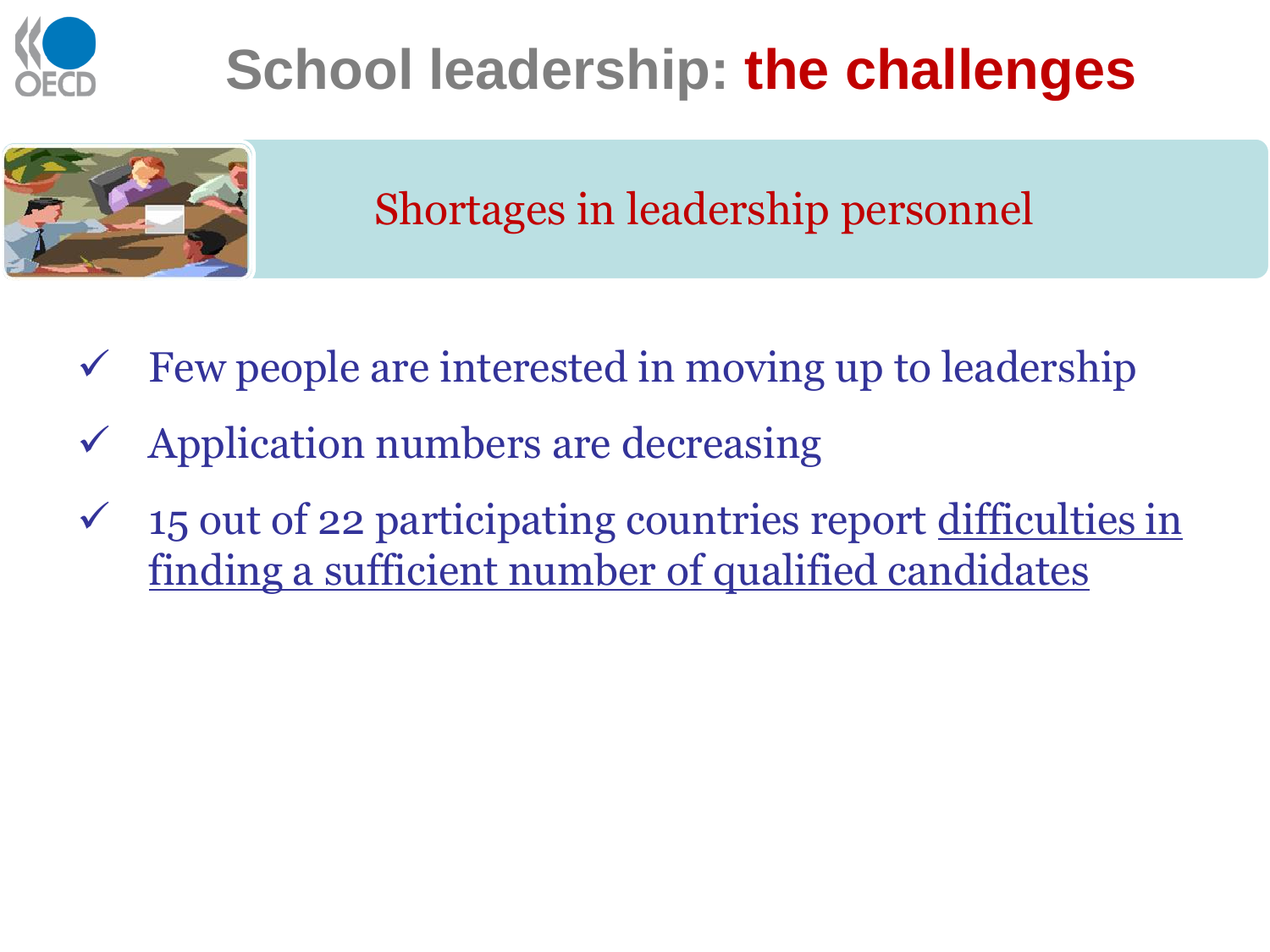

#### **A "retirement boom"**

**Percentage of principals aged over 50**

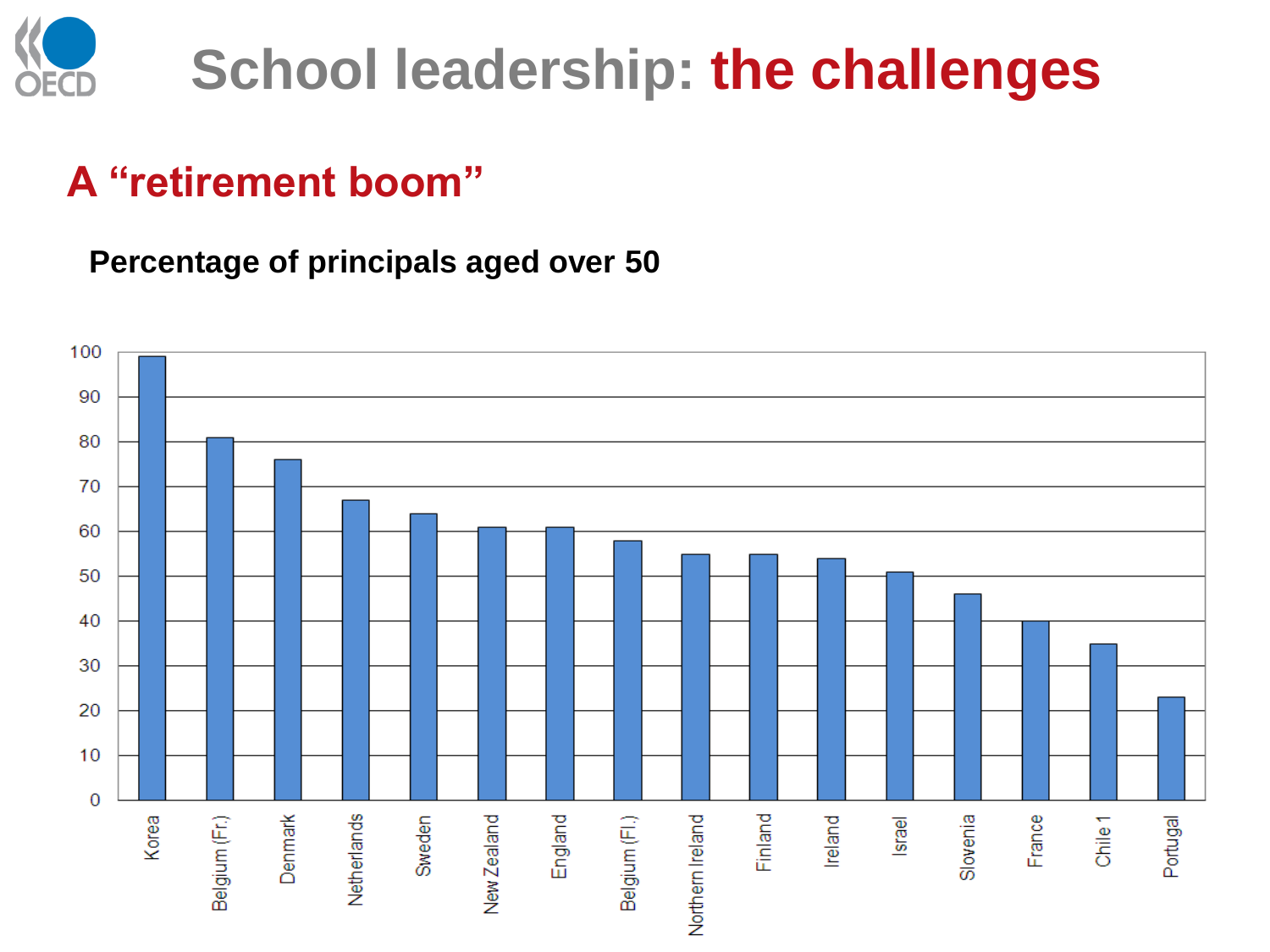



- 1. Lack of clarity about the core roles of school leadership
- 2. Role overload
- 3. Insufficient preparation and training
- 4. Concerns about recruiting new school leaders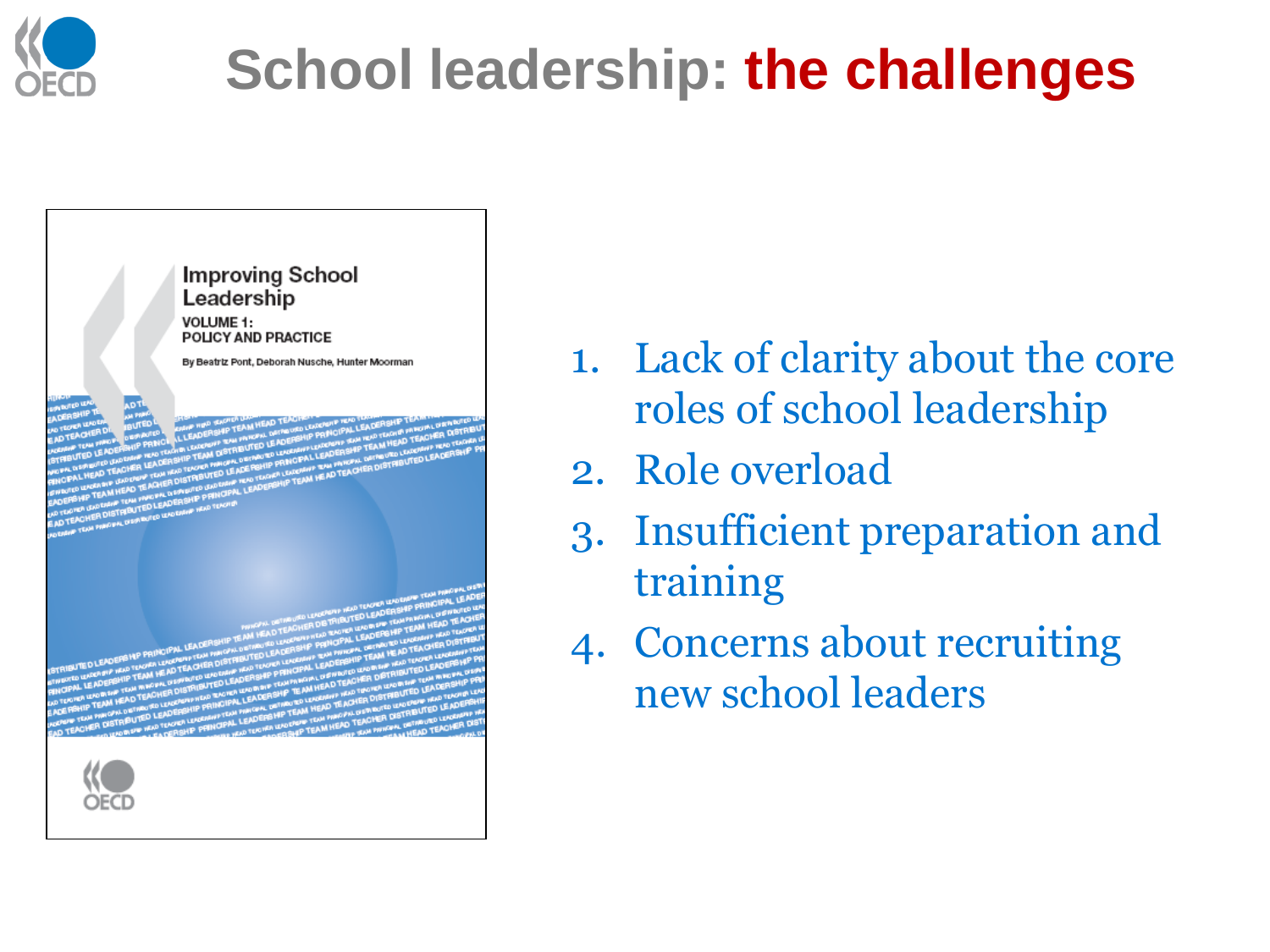# **Improving School Leadership: Policy & Practice**



#### **3. Policy Options**  identified by the OECD study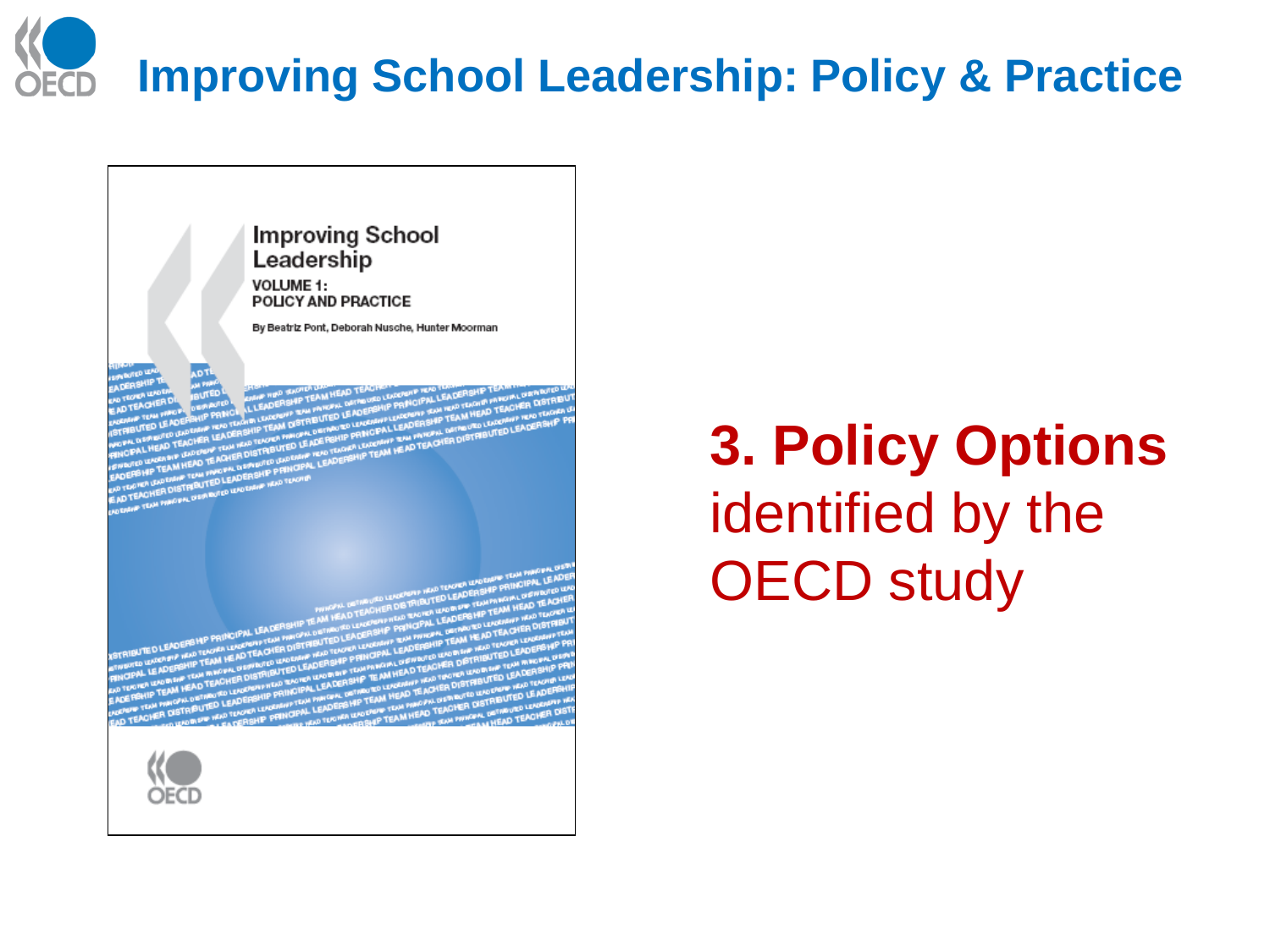



#### (Re)defining school leadership responsibilities



Distributing school leadership



Developing the knowledge and skills of school leaders



Making school leadership a more attractive profession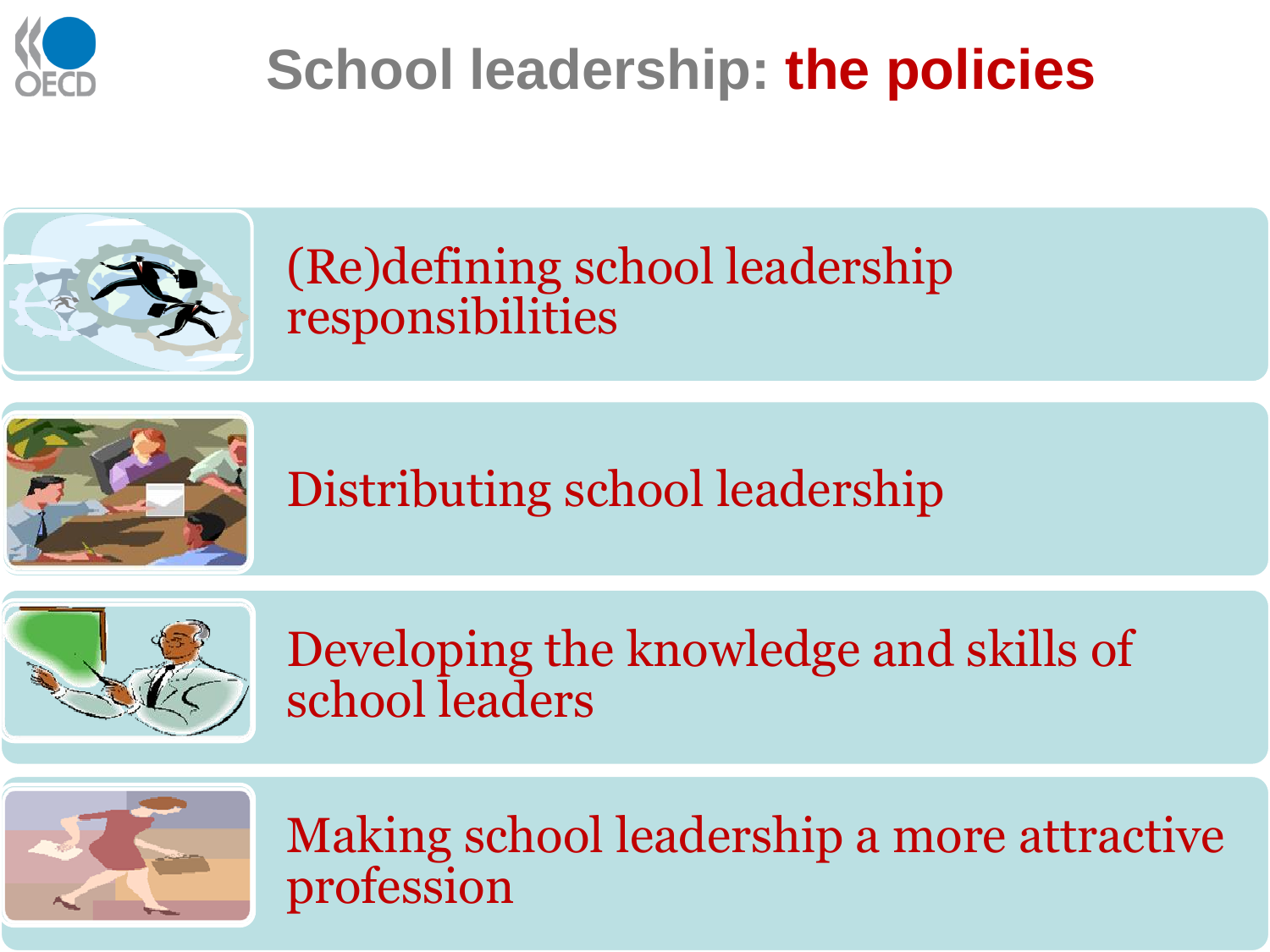



1) Redefining school leadership roles and responsibilities

- Provide autonomy coupled with support and clear definition of core responsibilities
- Develop leadership frameworks for improved policy and practice
- Frameworks should define the main tasks of leadership for improved learning:
	- Support, monitor and develop teacher quality
	- Goal setting, assessment and accountability
	- Strategic financial/HR management
	- Collaborate with other schools and institutions (system leadership)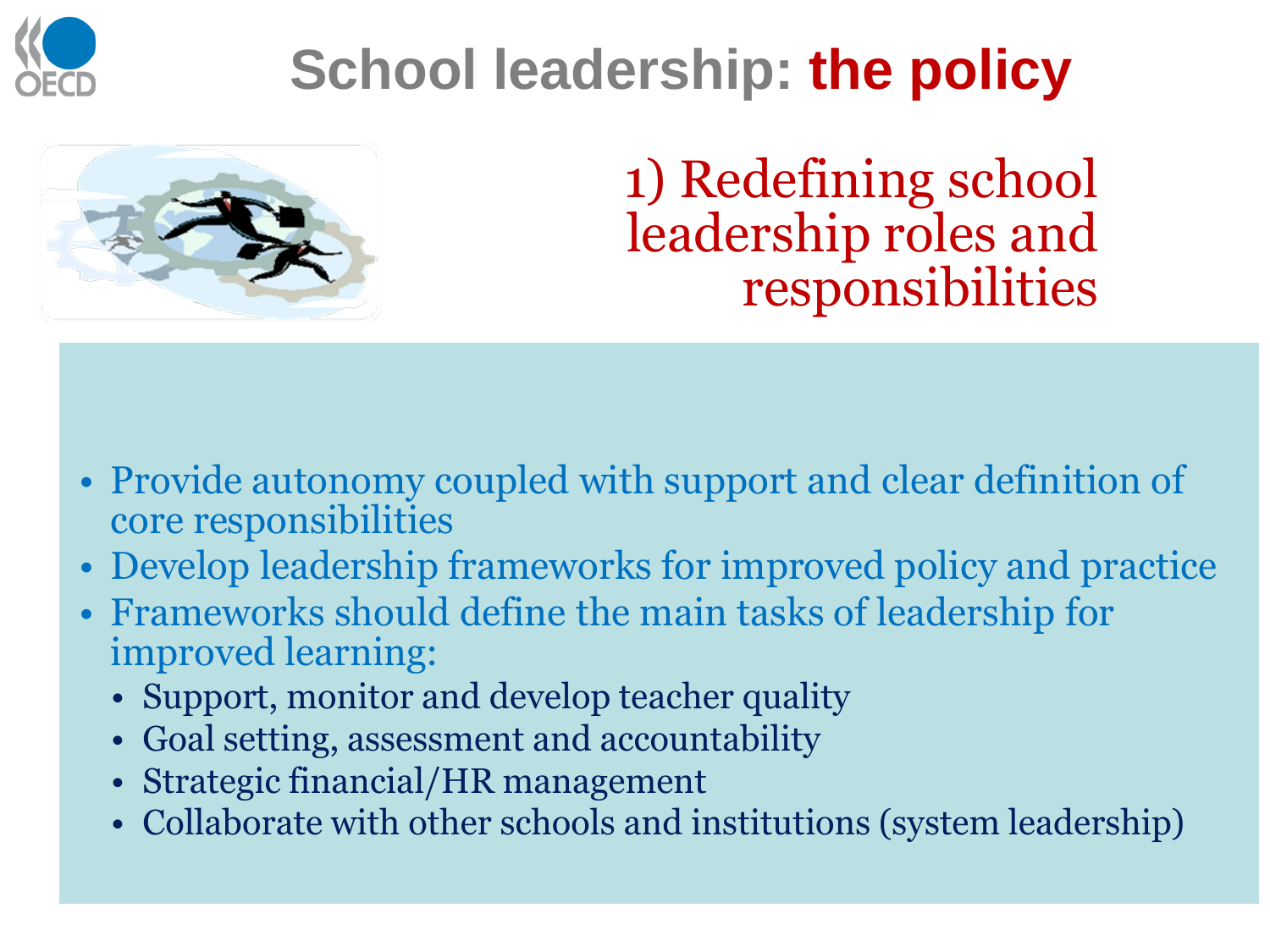



2) Distributing school leadership responsibilities

- Adopt a broader concept of leadership
- Distribution as a strategy for succession planning
- Extend leadership training to leadership teams and middle management
- Recognise and reward distributed leadership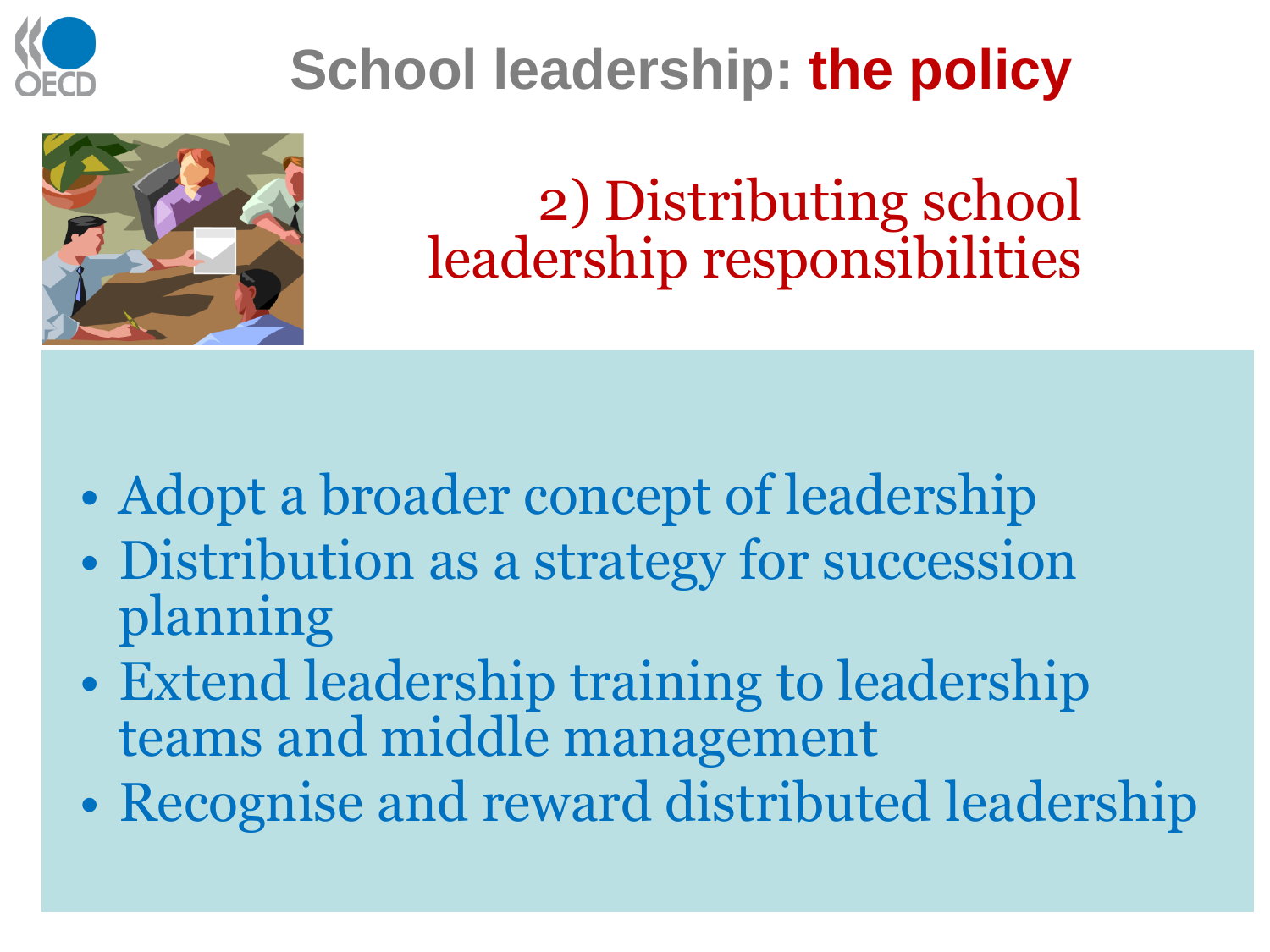



3) Developing knowledge and skills for effective school leadership

- Provide ongoing and career-staged training (preparation, induction, in-service)
- Ensure coherence and quality of provision by different institutions
- Connect training to experience: combination of learning and coaching and practice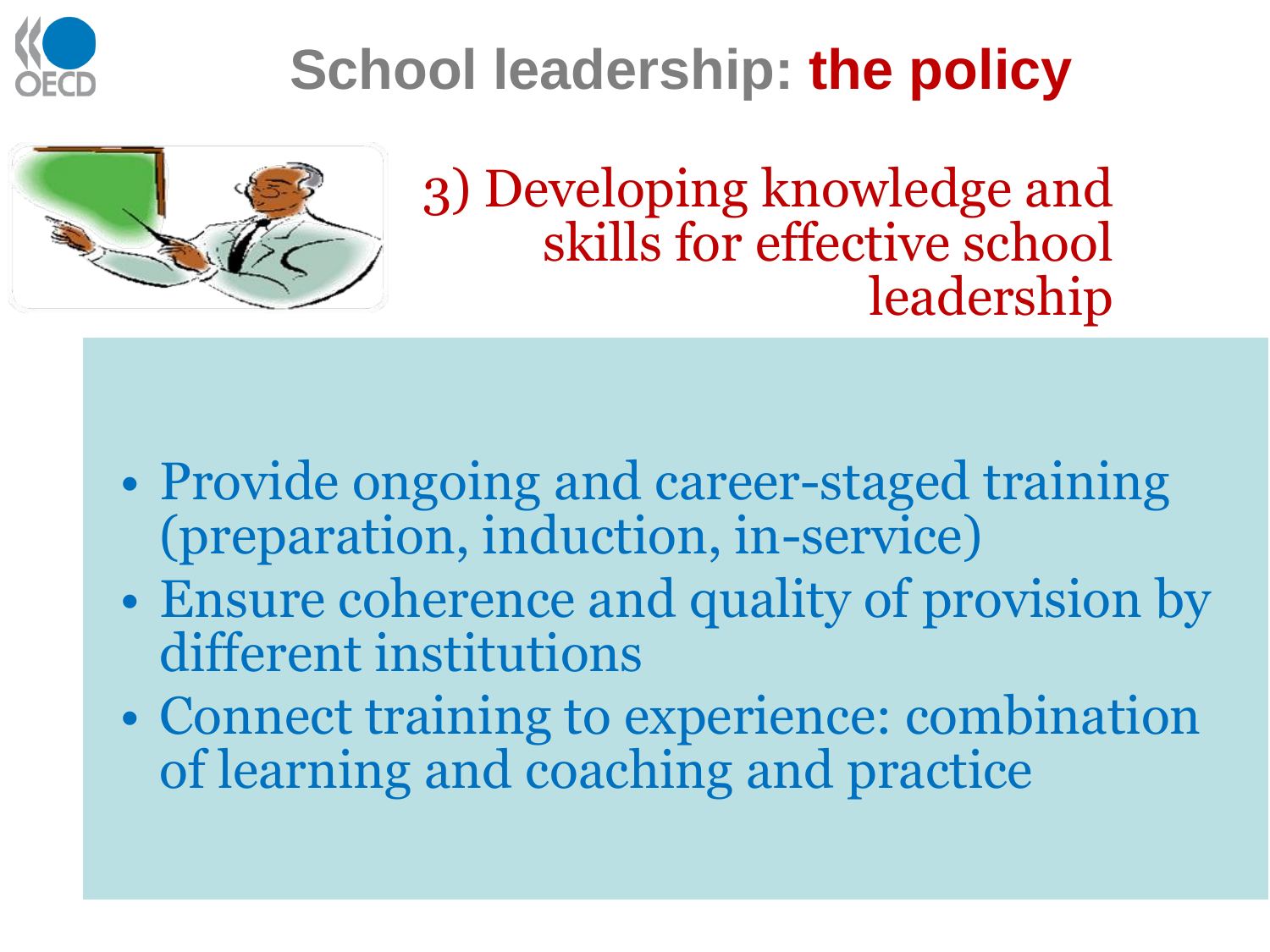



4) Making school leadership a more attractive profession

- Plan for leadership succession
- Professionalise recruitment
- Provide adequate remuneration: salaries should reflect the high level of responsibility
- Provide opportunities for career development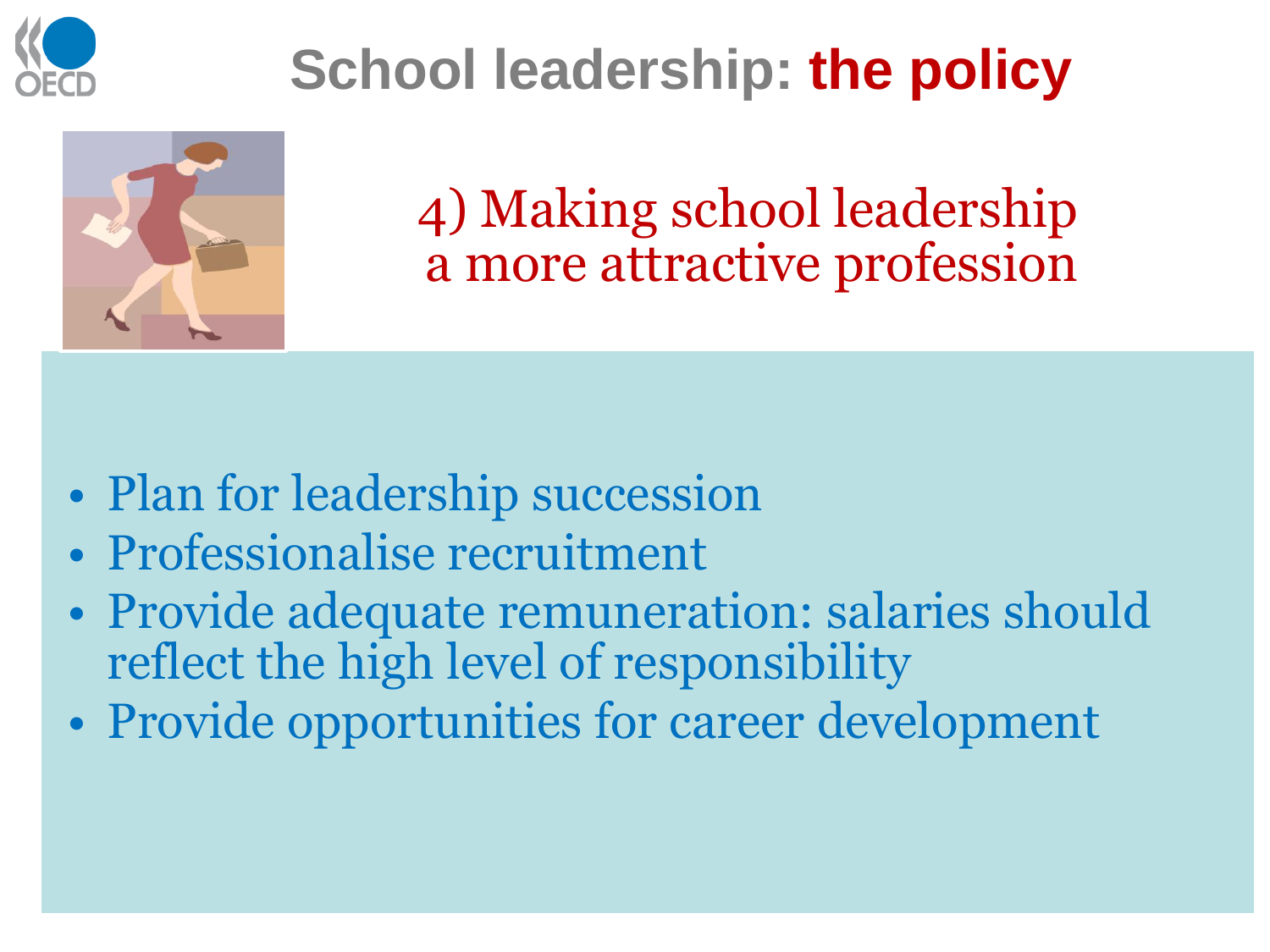



#### **Four policy levers to improve school leadership**

- 1. (Re)defining school leadership
- 2. Distributing school leadership
- 3. Developing the knowledge and skills for effective leadership
- 4. Making school leadership a more attractive profession